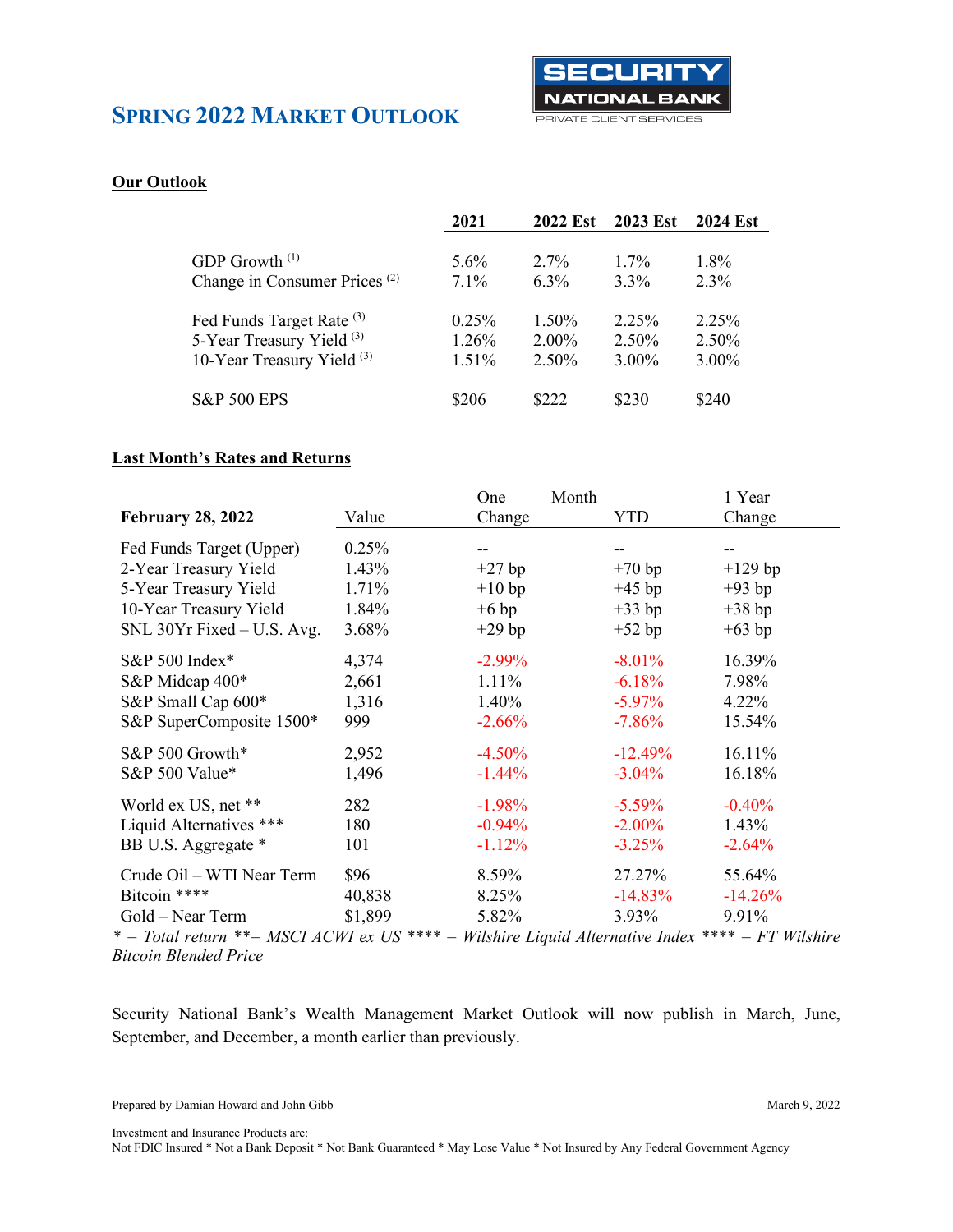

Security National Bank's Wealth Management Department authors a monthly economic forecast that provides our Investment Committee and the Bank's Funds Management Committee background assumptions for use in investment decisions. We are pleased to share our economic outlook with you. Be advised our crystal ball is just as clouded as other prognosticators and that all forecasters have poor track records.

Throughout this report, we will use the abbreviations: FRB for the Federal Reserve Bank and FOMC for the Federal Open Market Committee. The FOMC is part of the FRB that meets eight times per year to set monetary policy.

We will use the terms nominal and real. Nominal values are measured in terms of money. Things that are counted in the real world. Retail sales, personal income, and expenditures are usually reported in nominal dollars. Corporate earnings and sales are reported in nominal dollars. Real values are adjusted for inflation, nominal values less inflation. Real values enable comparisons that are not distorted by inflation. GDP numbers are usually reported as real growth

We would like to point out our projections are based on what we think monetary and fiscal policymakers *will* do, not what they *should* do.

#### **Geopolitical Events Driving Stock Prices**

In February, global stocks declined by 2.58%, with U.S. stocks down 2.66% and international stocks down 1.98%.

The catalyst for the most recent sell-off was the invasion of Ukraine. Although the situation is volatile, it does not appear that the conflict will escalate beyond Ukraine. That being said, there is not much hope for a near-term solution. Geopolitical issues may result in a volatile



couple of months. As seen in the chart at the right, geopolitical conflicts tend to have a short-lived impact on stock markets.

The energy sector is the only sector to show positive returns for February and the year-to-date period. Energy was the best performing sector with a return of 7.13% in February. The next best performing sector was Industrials, down 0.87%. The two worst performing sectors were Communication Services, down 6.98%, and Real Estate, down 4.91%. Year to date, the Energy sector has returned 27.59%, the next best performing sector was Financial Services, down 1.3%. The two worst performing sectors were Consumer Discretionary, down 13.28%, and Real Estate down 13.00%.

#### **The FRB Remains on Track**

It is all but certain that the FRB will raise rates on March 16. The chart below compares our rate forecast to the rate forecast computed by the CME FedWatch tool. Over the last month, the market-based CME forecast has removed the equivalent of two rate hikes from 2022.

Prepared by Damian Howard and John Gibb March 9, 2022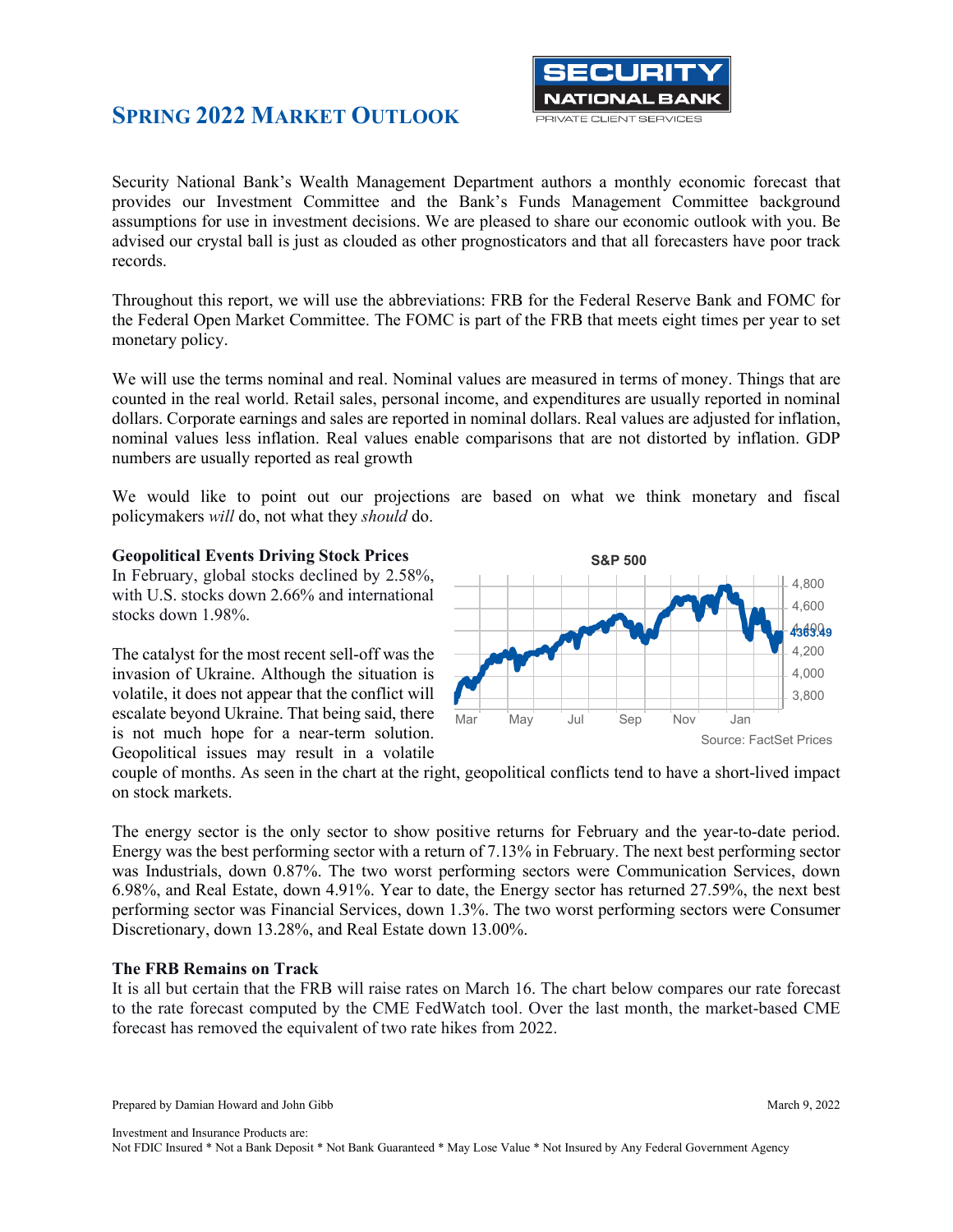

We have added a hike in May, representing five 0.25% hikes this year. Both forecasts have the Fed Funds ending 2022 at 1.50% for a combined increase of 1.25%.

| Meeting      | Fed Funds      | <b>SNB</b> |
|--------------|----------------|------------|
| Date         | <b>Futures</b> | Forecast   |
| March 16     | 0.50%          | 0.50%      |
| May 4        | 0.75%          | 0.75%      |
| June 15      | 1.00%          | 0.75%      |
| July 25*     | 1.25%          | 1.00%      |
| September 21 | 1.25%          | 1.25%      |
| November 2   | 1.50%          | 1.25%      |
| December 14  | 1.50%          | 1.50%      |
|              |                |            |
| 2023         |                |            |
| February 1   | 1.75%          | 1.75%      |
| March 15     | 1.75%          | 2.00%      |
| May 3        | 1.75%          | 2.25%      |
| June 14      | 2.00%          | 2.25%      |
| July 26      | 2.00%          | 2.25%      |
|              |                |            |

Over the last couple of days, Treasury prices have rallied as investors seek a haven from market turmoil brought on by Russia's assault of Ukraine. It is impossible to know how far interest rates may fall or how long this flight to safety will last. The 10-year Treasury rate peaked at 2.05% on February 16. It is currently at 1.71%, a decrease of 0.34%. The yield curve has also flatted beyond six months. The drop in the benchmark Treasury has flowed through to mortgage rates. New home buyers may have a short-lived reprieve from rising mortgage rates. We expect interest rates will remain volatile for the next couple of weeks.

#### **Earnings Expectations are Too High**

Earnings expectations are likely too high and will need to be ratcheted down. This will add volatility to stock prices and earnings expectations. Ultimately, investors will likely assign a premium to higher predictability of revenue, margins, and earnings.

Consensus estimates for the S&P 500 index have record margins continuing into 2022 and improving further next year. We believe rising wage costs will erode profit margins. As consumer purchasing preferences shift back to services, goods-producing companies will lose



Prepared by Damian Howard and John Gibb March 9, 2022



Investment and Insurance Products are: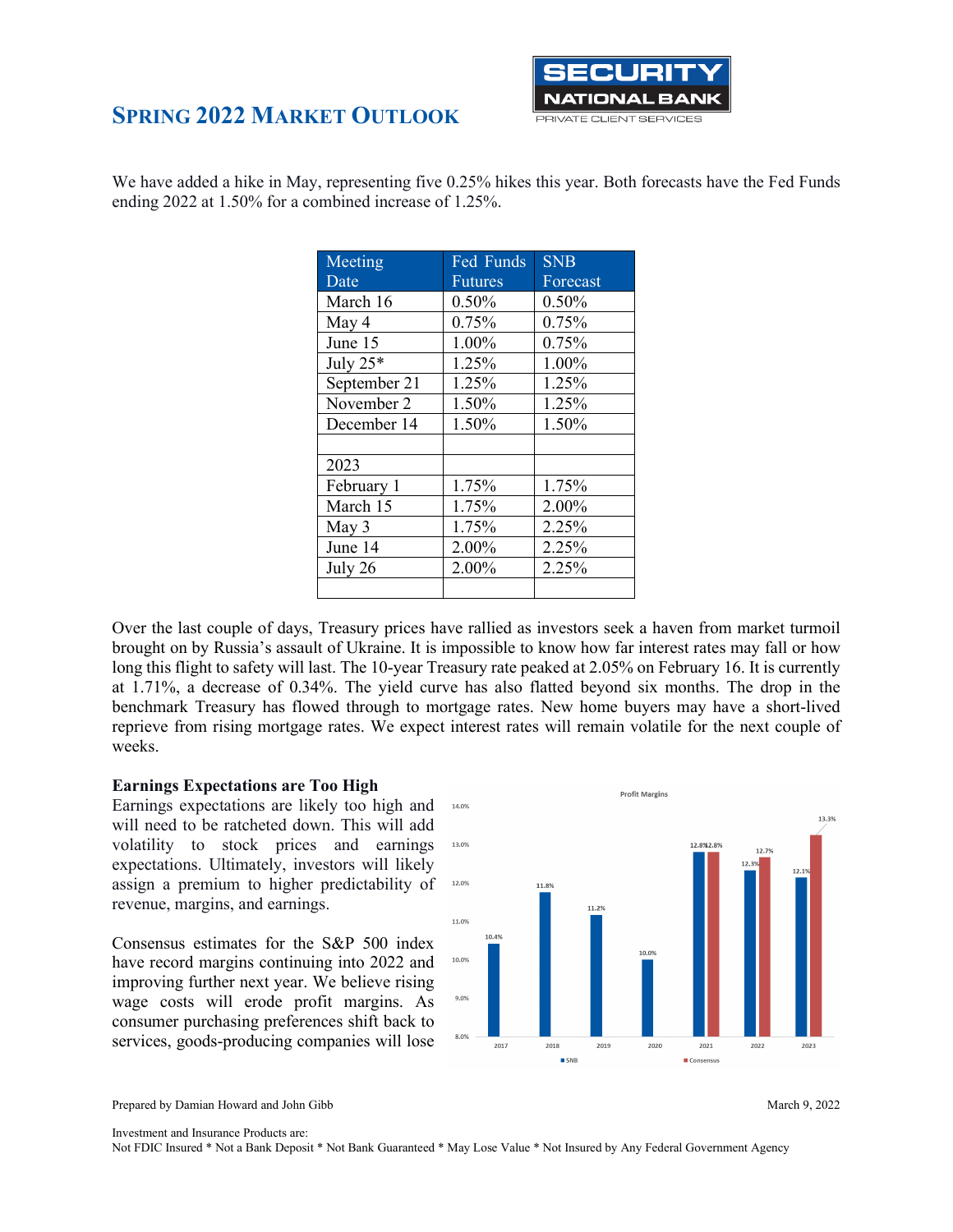

pricing power, especially in Consumer Discretionary and Staples sectors. Corporations are rebuilding their inventories. As inventories are rebuilt, companies generally lose some pricing power. In addition, double ordering raises the risk of inventory obsolescence and discounting.

Not all the reduced margin expectations translate into reduced earnings. We forecast slightly higher revenue growth than consensus. This reduces the earnings impact of lower margins and is primarily due to our higher inflation expectations.

Interestingly, our concerns have not materialized in lower 2023 consensus expectations. On June 30, 2021, consensus expectations for 2023 were \$229.28. By February 28, consensus expectations had risen to \$246.41. We currently expect 2023 S&500 Index earnings to be \$230, 7% below consensus.

#### **Russian Invasion of Ukraine is an Unknown Unknown.**

Russian geopolitics are very difficult to analyze. There may only be one person who knows what Russia will do next and he is an aging, bitter dictator. The war in Ukraine will continue to be a source for equity and fixed income volatility. The invasion adds to the overall risk that things can go horribly wrong.

One of the immediate impacts of the invasion is the rise in energy prices. WTI Crude has spiked to \$111 per barrel, up 49% YTD. While energy is a smaller part of the economy, higher oil prices will lead to higher inflation. The spike in energy prices may be short-lived if the U.S. and OPEC ramp up production. It is still too early to make that call. The U.S. imported only a net \$8.4 billion of petroleum products in 2021, after running a surplus of \$14.0 billion the year before. The petroleum products trade balance is a rounding error compared to the \$24 trillion U.S. economy. The income impact of higher oil prices on the overall economy is also relatively benign. It shifts wealth from energy-consuming sectors/states to energy-producing sectors/states.

The Security National Bank Wealth Management team's primary occupation is investing. While our Wealth Advisor John Gibb is a veteran who honorably served in wartime, he was not an admiral nor a military expert. I have even less insight into Ukrainian military matters. We will try to avoid comments on the actual fighting and outcome of the war.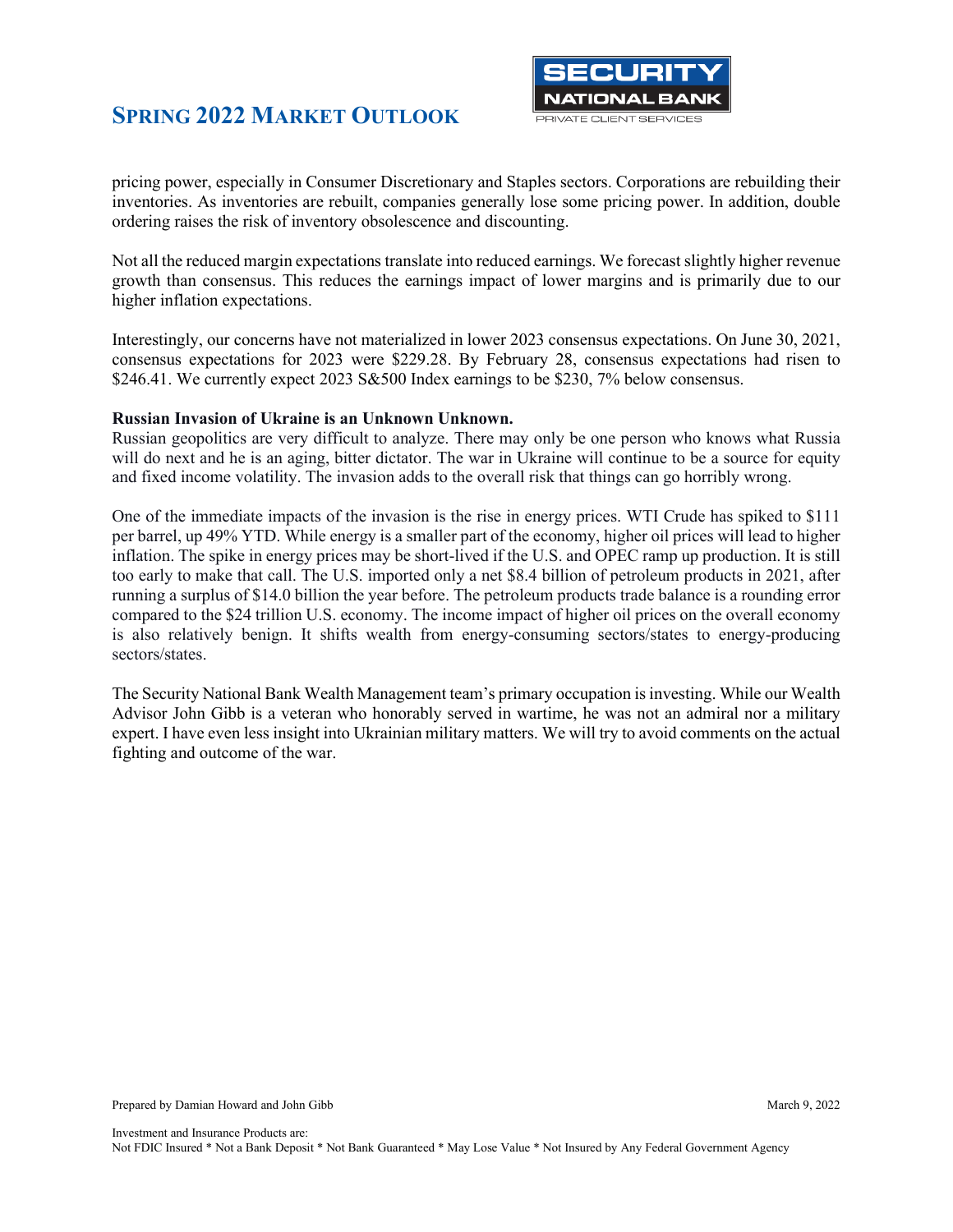

#### **Market Multiples have Further Room to Compress**

The forward 12-month P/E ratio for the S&P500 is now 19.3. On January 3, 2022, the S&P 500 closed at a record-high value of 4796.56. The forward P/E on that date was 21.4. From then to March 2, 2022, the price of the S&P 500 Index decreased by 8.56%. While the forward P/E decreased by 9.91%. The derating of the forward P/E has come primarily through falling stock prices, the P in P/E. The E, earnings, has risen only a modest 0.5%.

The market's P/E is above the five-year average of 18.0 times, above the ten-year average of 16.8 times, and above the twenty-year average of 15.4.

We do not expect the market's P/E to revert to its 20-year average anytime soon. This would require a 30% drop in stock prices. Interest rates



are lower than they have been over the last twenty years. The current market valuation is a poor predictor of near-term stock market returns. The explanatory power (R2) of P/E is only slightly better at predicting long-term returns (R2 of 38% vs. 3%).

We expect the stock market to eventually trade within a  $16X$  to  $18X$  range. This most likely means several years of low returns while earnings growth lowers P/Es. E grows faster than P.

A 2% total return for 2022 would mean a 9% price improvement from February 2022. Investing in stocks based on a forecast of future-forward P/Es has been a foolish exercise. There is no statistical proof of its predictive power and doing that would have led an investor to miss last year's stellar gains. We have found it more profitable to invest in companies for the long haul, not the market for the short term.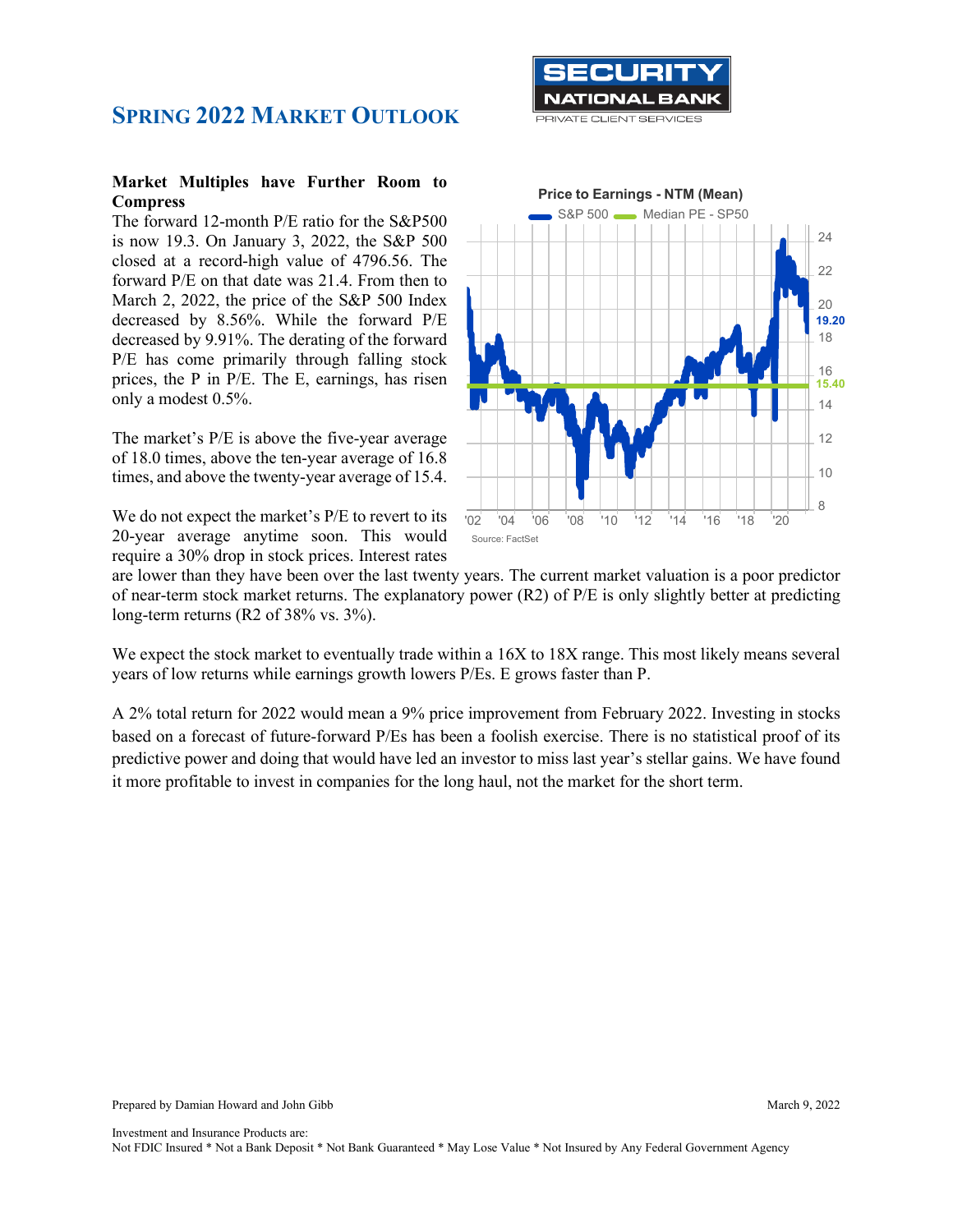

If you have any questions or comments, please contact us.

Damian Howard, CFA Vice President, Director Wealth Management

Brent Boyce, CFA Assistant Vice President, Wealth Advisor

Johnathon Gibb, CFA Assistant Vice President, Wealth Advisor

Angelica Mora Administrative Assistant, Wealth Management

Please see the obligatory disclosures at the bottom of each page and the end of this report.

Prepared by Damian Howard and John Gibb March 9, 2022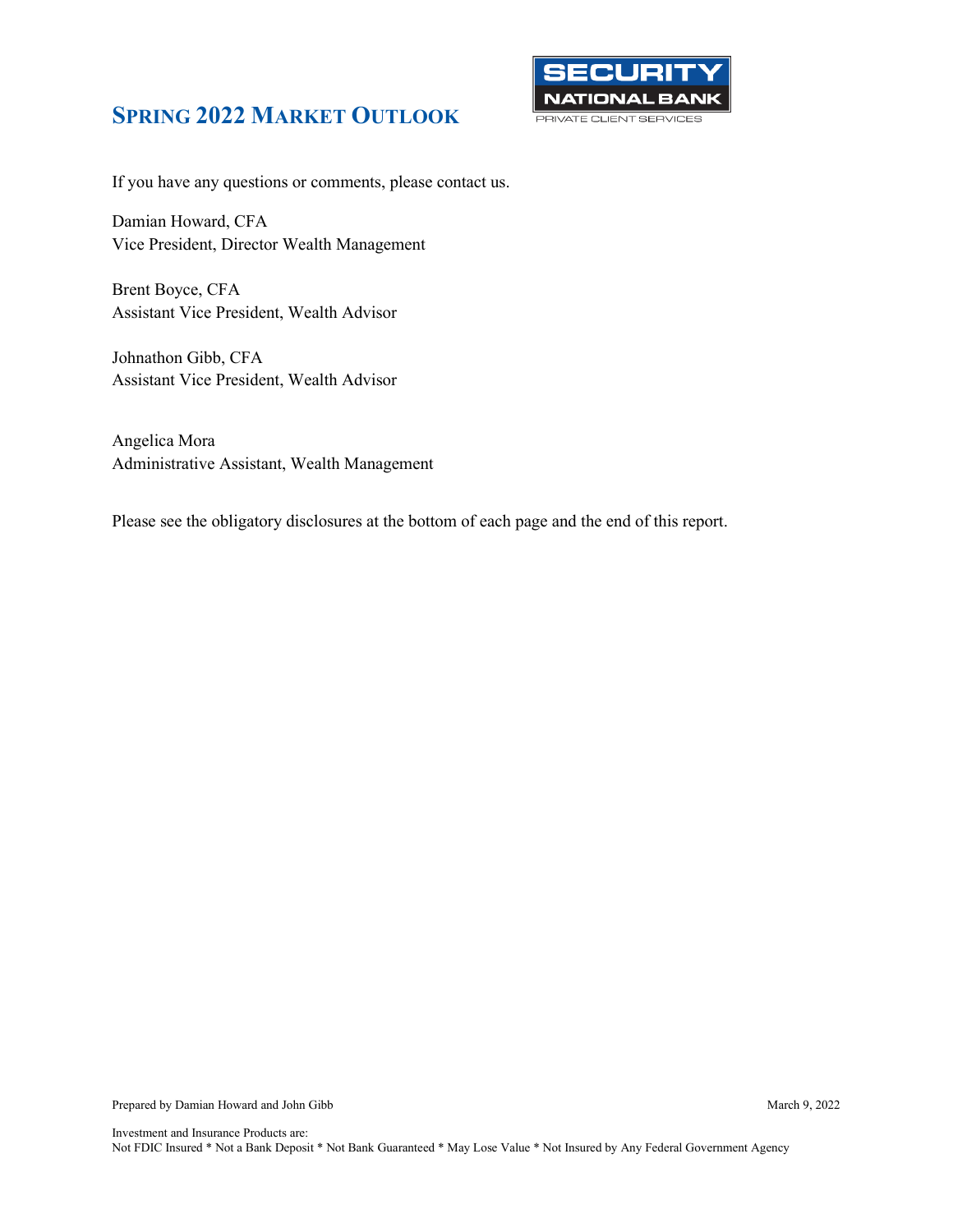

Since 1977, the Federal Reserve has operated under a mandate from Congress to "promote effectively the goals of maximum employment, stable prices, and moderate long-term interest rates" – what is now commonly referred to as the Fed's "dual mandate." For this reason, Security National Bank's Wealth Management team always starts our economic review with employment followed by inflation. We then review other factors that drive our outlook.

#### **Employment**

The U.S. Bureau of Labor Statistics (BLS) reported the economy added 678,000 jobs in February versus the consensus estimate of 400,000 jobs added. The previous two months' payrolls were revised up a total of 92,000. The unemployment rate ticked down to 3.8% as the labor force expanded by 304,000. The number of unemployed persons decreased by 243,000 to 6.3 million. Before the pandemic, the unemployment rate was 3.5%, and the unemployed persons numbered 5.7 million. By these measures, the labor market has more than substantially healed.



The private sector added 654,000 jobs versus the consensus estimate of 340,000 private-sector jobs added. Job growth was widespread, with notable gains in leisure and hospitality (up 179,000), professional and business services (up 95,000), healthcare (up 64,000), and construction (up 60,000). Auto manufacturing, the only sector with notable job losses, lost 18,000 due to its continuing supply chain struggles.

The BLS reports statistics from two monthly surveys. The household survey measures labor force status, including unemployment, by demographic characteristics. The establishment survey measures non-farm employment, hours, and earnings by industry. There can be some differences in the numbers. The household survey puts the change in employment at a gain of 304,000jobs while the establishment puts the change in employment at 678,000. The household survey put the cumulative job losses since February 2020 at 1.14 million or 0.72% of then-existing jobs. The establishment survey puts the cumulative losses at 2.1 million.

The unemployment rate decreased 0.2% to 3.8%. The number of officially unemployed persons decreased by 243,000 to 6.3 million. The broader U-6 unemployment rate rose to 7.2% from 7.1% the previous month.

The participation rate rose by 0.1% to 62.3%. The participation rate was 62.7% in February 2020. The employment-to-population ratio rose by 0.2% to 59.9%. This number was 61.2% in February 2020. If the

Prepared by Damian Howard and John Gibb March 9, 2022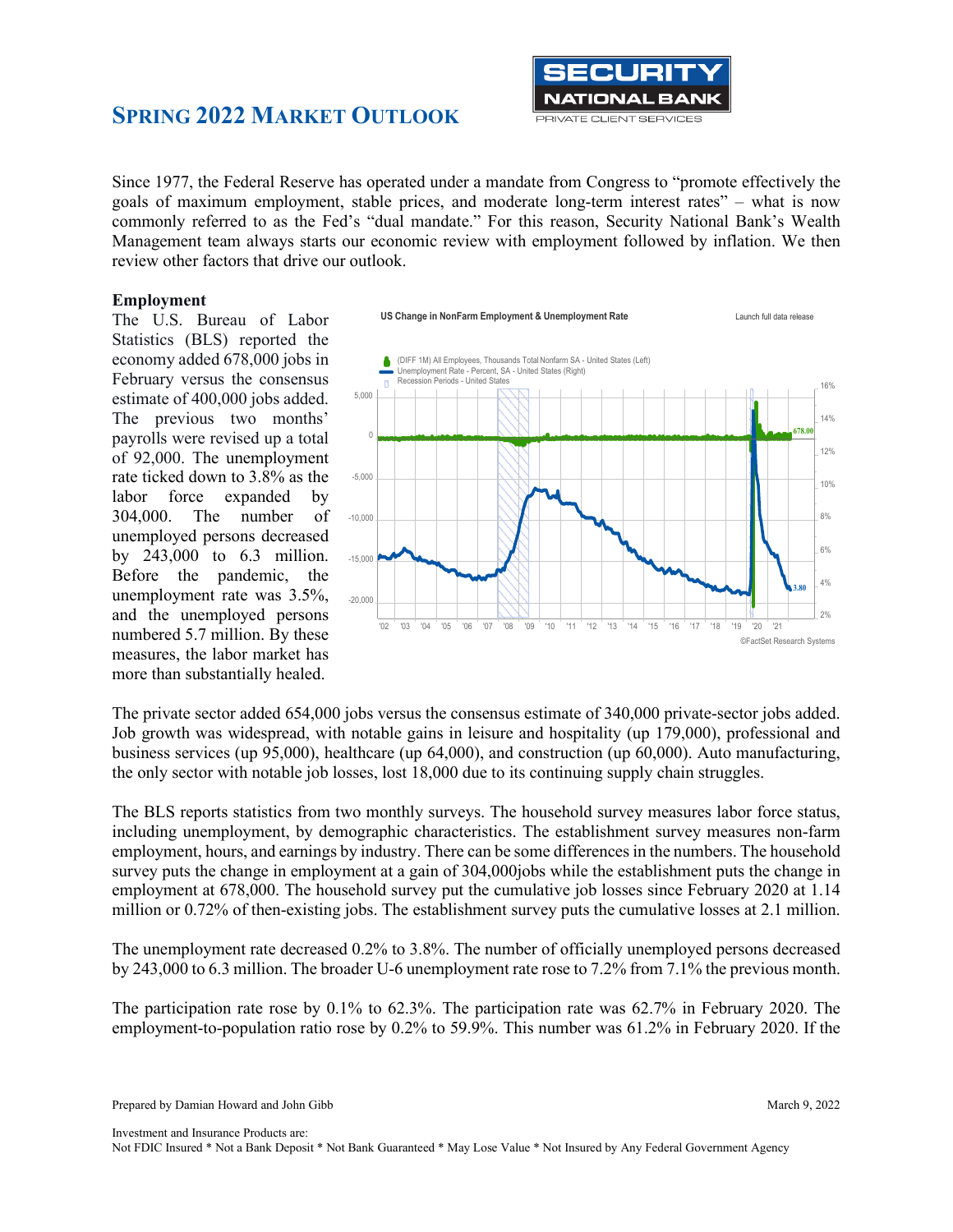

employment-to-population ratio were to return to the February 2020 level, the number of employed persons would increase to 161.2 million, and an additional 3.4 million jobs would be added for an increase of 2.2%.

In December, 4.2 million persons reported that they had been unable to work at all or worked fewer hours at some point during the month because their employer closed or lost business due to the pandemic. This measure is down substantially from the 6.0 million reported last month.

Last month's average hourly earnings (wages) grew by only \$0.01 per hour to \$31.58 (January's number was revised down by \$0.06 to \$31.57). The consensus was for a 0.50% m/m increase in hourly earnings. Average hourly earnings are up \$1.54 per hour, or  $5.1\%$  y/y versus a consensus estimate of 5.8%. One month does not make a trend, but slower wage growth may provide some relief on the inflation front after significant increases in prior months. Workers are returning to the workforce making it a bit easier for businesses to hire as evident by the increased participation rate and flat wages. Eight of 14 sectors saw average wages fall m/m.

The average workweek rose by 0.1 hours to 34.7 hours. Average weekly earnings increased \$3.51 or 0.32% from the previous month. Average weekly earnings are up 5.15% y/y. Average weekly earnings were \$1,096 (\$56,983 annualized) versus \$1,039 (\$54,048 annualized) last year.

The economy remains only 1 to 2 million jobs below its pre-pandemic level. Adjusting for population growth, the economy is 3 to 4 million workers. The labor market has substantially recovered. The limiting factor for job growth is labor availability. The FRB should, at least, be at a neutral Fed Funds Rate at this point in the economic cycle. We view 2.25% as a good approximation of a neutral Fed Funds Rate.

Previously we laid out several interest rate scenarios. While labor markets could support a faster pace of rate hikes, the FRB is likely to be more gradual in its approach. As we mentioned earlier, we do not base our outlook on what we believe fiscal and monetary policymakers should do, but rather on the path they are likely to take. We believe the FRB should have stopped buying bonds and raised rates in early 2021. They did not; now, we are facing significant inflation. Interest rates will rise at a glacial pace, inflation will run higher for longer, but eventually, we will get to a neutral interest rate in 2023. At that point, the FRB is likely to pause for an extended time to reassess the economic landscape.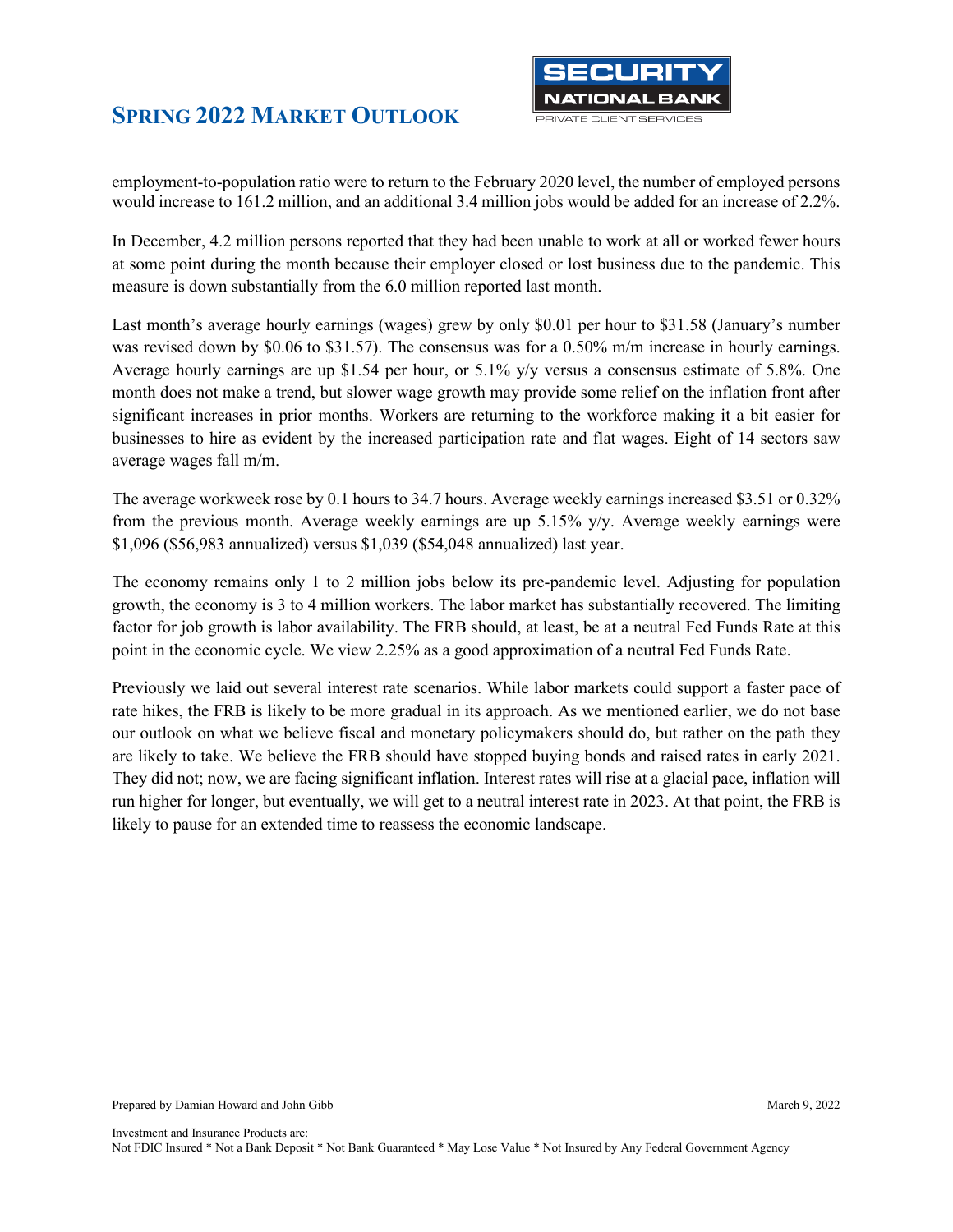

#### **Inflation**

A direct impact of the war in Ukraine is higher energy prices, especially oil. Various economists have modeled a sustained \$25 per barrel increase in oil prices causing a 0.5% to 1% increase in headline inflation. Higher inflation has historically dampened consumer purchases of goods and non-energy services. Reduced goods purchases will lessen the burden on the overstretched supply chains, allowing quicker normalization. Prices for goods will moderate, especially for used cars, offsetting some of the impact of energy inflation. We have not adjusted our inflation forecast for the higher energy prices, and it is much too soon to make that call. February consumer prices will be reported March 10.

The Consumer Price Index (CPI) increased 0.65% in January, well above the consensus expectation of 0.4% and slightly above our 0.58% forecast. In January, inflation held steady versus an expectation of a decelerating trend. Consumer prices are up 7.5% y/y, the largest annual increase in 40 years (1982). Over the last six months, inflation has run at a 7.3% annualized rate.

Used car prices rose 1.5% in the January CPI report. There may be some relief in the coming



months. The Manheim Used Vehicle Index which measures wholesale prices, declined slightly in the first 15 days of February and is down 1.4% since the start of the year. Price declines have accelerated over the course of the month with younger models declining faster than older models. Pricing power is slowly shifting to buyers, especially in younger vehicles.

Rent of shelter increased by 0.4% during January and is up 4.4% y/y. Last year, the y/y increase in shelter was only 1.6%. The increase in shelter inflation has added 0.9% to overall inflation. We expect shelter costs will increase an additional 1% for 2022, adding upward pressure on the CPI. According to RealPage, apartment rents are up 15% y/y for move-in leases and 8% for renewals. Occupancy is at an all-time high of 97.6%, indicating continued robust demand. Occupancy tops 96% in 146 of the nation's 150 largest metro areas. In addition to soaring rent, home prices are up close to 18.3% y/y. Shelter rent is 32% of the overall CPI basket.

Food prices rose 0.9% m/m and are up 7.0% y/y. Energy prices also rose 0.9% m/m and are up 27.0% y/y. Core prices rose  $0.58\%$  m/m and are up  $6.0\%$  y/y.

Five-Year Breakeven Inflation Rates have risen with oil prices and are now 3.14%, up from 2.81% on February 10. Breakeven Inflation Rate implies what market participants expect inflation to be in the next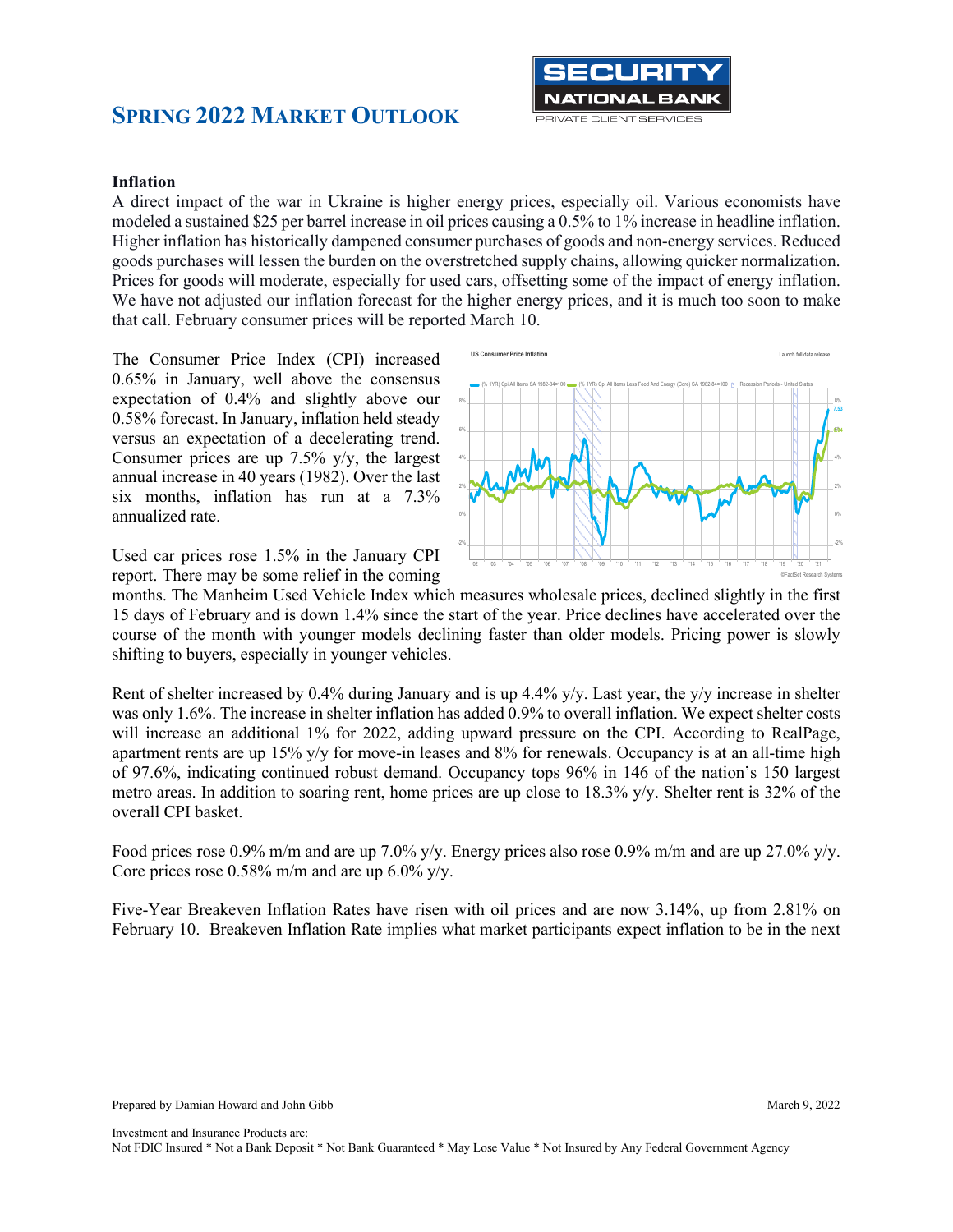

5 years, on average. 5-Year, 5-Year Forward Inflation Expectations have held steady and imply that inflation will average 2.1% from 2027 thru 2031. We believe a steady course of rate increases coupled with quantitative tightening (Q.T.) will keep inflation expectations stable long enough for the money supply growth to return to long-term growth rates of 5% to 8%.

Please see the chart below for our latest inflation forecast. Our inflation expectations have remained stable. We expect monthly inflation to have peaked in October and year-over-year measures of inflation to peak in February. The rate of inflation should fade (disinflation) as supply chains normalize.

The FRB prefers the Personal Consumption Expenditure (PCE) as its measure of inflation. Due primarily to differences in how health care costs are allocated between employers and consumers, the PCE tends to run 0.30% below the CPI.

We expect inflation to return to the FRB's target level of 2.3% (2% PCE) but not until the end of 2023 with y/y inflation not achieving the FRB's target until the end of 2024.

The FRB may feel that it needs to backstop Europe during the Ukrainian war. Higher energy prices will slow European growth and raise European inflation. Some of that inflation may be imported into the U.S. Geopolitics may force the FRB to tolerate higher inflation until the landscape becomes clearer.





Prepared by Damian Howard and John Gibb March 9, 2022

Investment and Insurance Products are: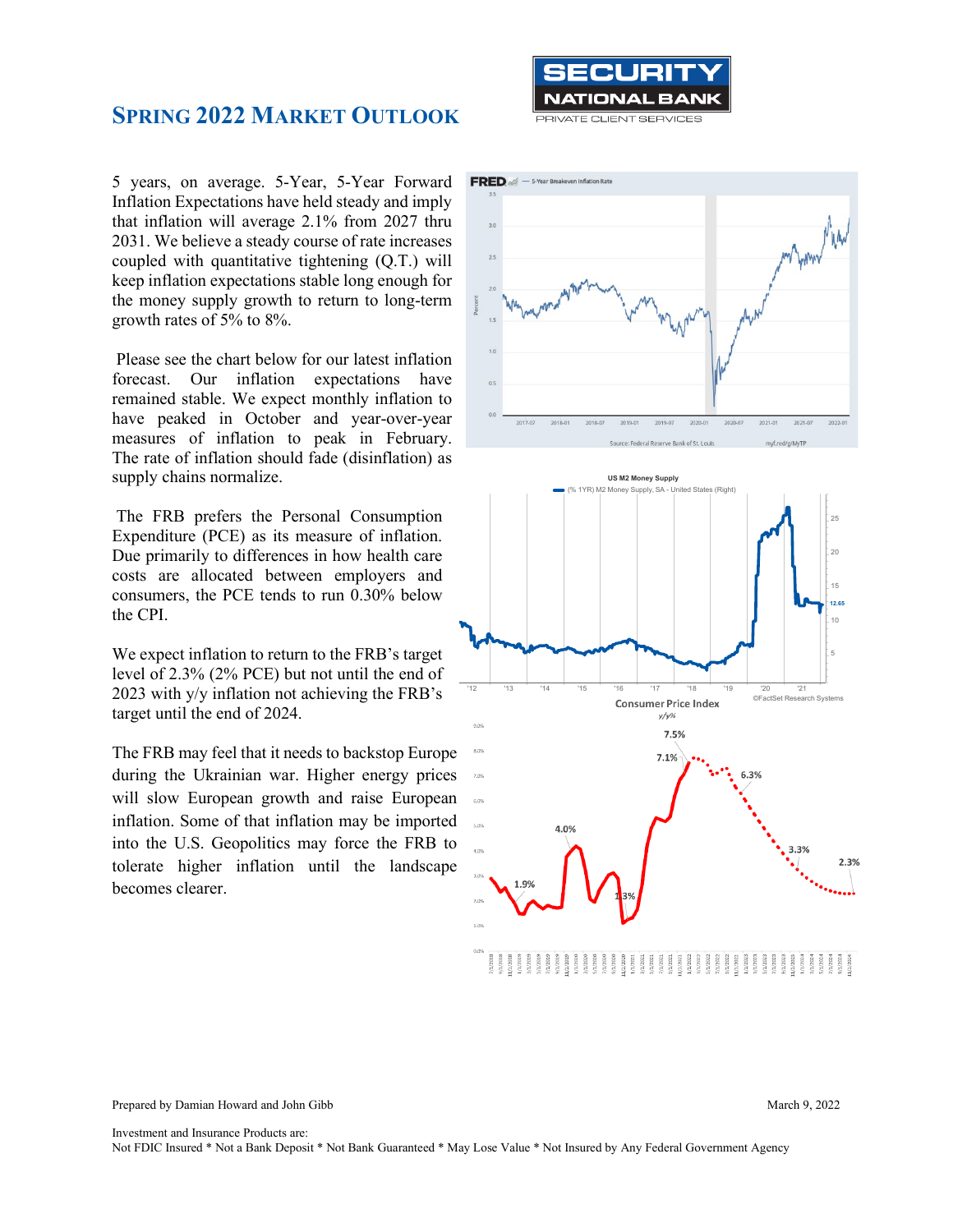

#### **Credit Markets**

As noted above, inflation continued to surprise the upside as prices rose higher month over month, resulting in an annualized CPI rate that was the highest in 40 years. Treasury yields climbed sharply on the data, with the 10-year yield increasing from 1.79% to 2.04% by midmonth on expectations that the Fed would hike rates faster than previously expected. Two-year yields rose 0.26% to 1.44%, while then 10-year and 30-year yields only rose 0.05% and 0.06%, respectively, flattening the curve.



Following the February 24 invasion of Ukraine, as investors began to reconsider the negative impact on global growth and the potential for fewer rate hikes, Treasury yields fell sharply. The 10-year yield fell to 1.83%, up just 0.05% for the month. The Bloomberg Barclays Aggregate Index lost 1.12% during the month, with prices declining 1.33%, offset by 0.21% of income.

The Fed tightening expectations, global uncertainty, and mutual fund outflows weighed on the credit markets in February. The Bloomberg Barclays (B.B.) U.S. Corporate Investment Grade index sank 2.00%, comprised of 0.32% from income, combined with a negative 2.32% price return. Credit spreads widened, rising to 1.22% vs. 1.07% the month prior. The index has an interest rate sensitivity of 8.25-years (effective duration).



The B.B. High Yield index, comprised of corporate bonds with below investment grade ratings, was also under pressure during the month with a total return of -1.03%. The index provided 0.52% of income during the month, offsetting a price decline of -1.55% Credit spreads widened by 0.17% to 3.59%, still materially below long-term averages. The index has a 4.0-year effective duration.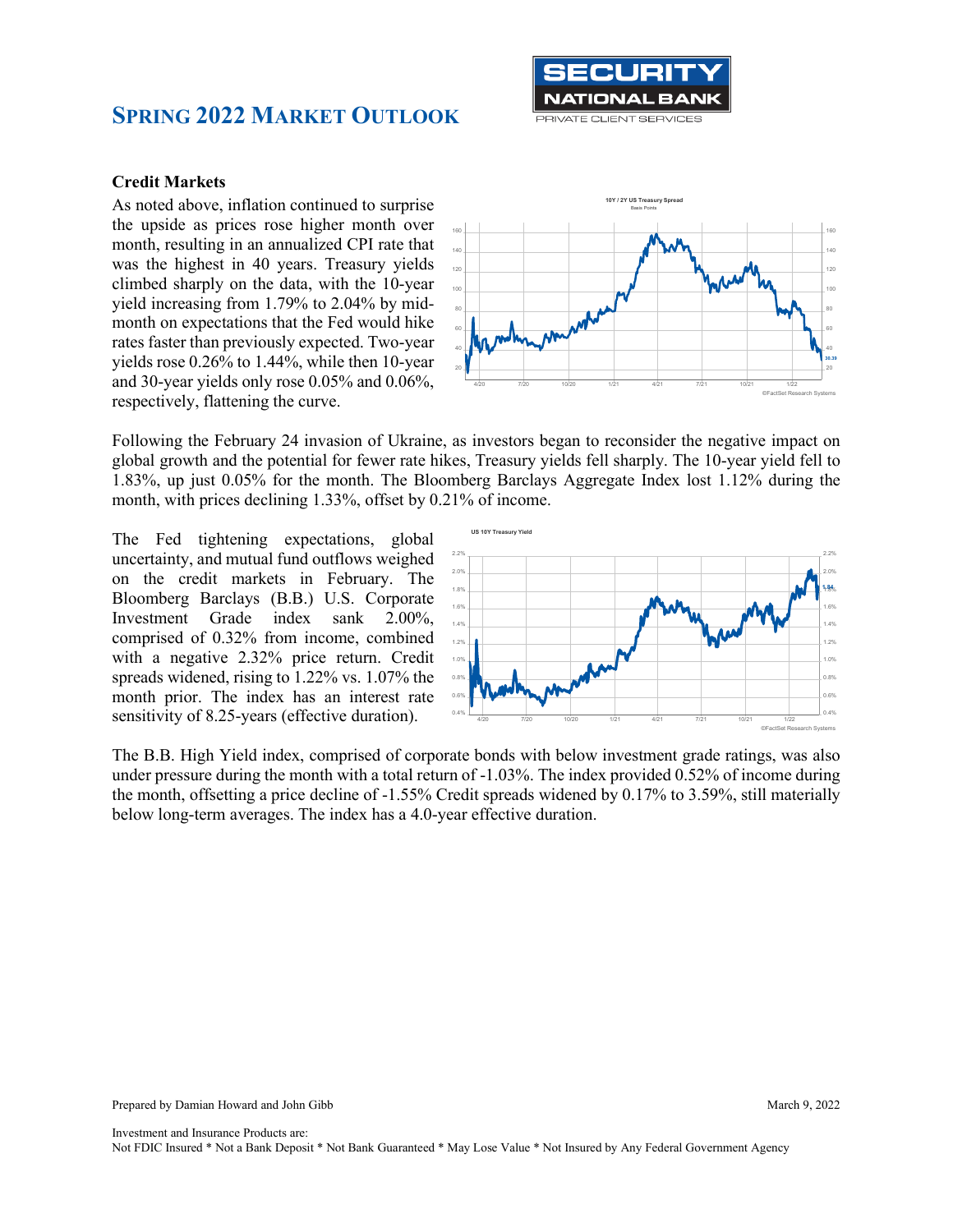

#### **The Consumer Sector**

Income is growing for American consumers, but, unfortunately, inflation is eating their gains. When adjusting for inflation, consumer purchases are down. Consumers have begun to draw down the massive nest egg established since the pandemic's start. We look for the savings rate to fall a bit further as consumers draw on some of the excess savings to support continued consumption. While the jobs market is hot, consumer confidence is shaken by the spike in inflation.

Personal income was flat in January. Disposable personal income rose 0.1% m/m. Government transfer payments were down 1.3% m/m and are down 32.2% y/y. Personal income, excluding government transfer payments, rose 0.4% m/m. The Personal Consumption Expenditures Price Index (PCE) rose 0.6% during January. As a result, real income fell 0.6% during the month. Real disposable personal income per capita was down 0.5% m/m. Despite rising wages, the consumer is falling behind.



Personal income was flat in January. Disposable personal income rose 0.1% m/m. Government transfer payments were down 1.3% m/m and are down 32.2% y/y. Personal income, excluding government transfer payments, rose 0.4% m/m. The Personal Consumption Expenditures Price Index (PCE) rose 0.6% during January. As a result, real income fell 0.6% during the month. Real disposable personal income per capita was down 0.5% m/m. Despite rising wages, the consumer is falling behind.

During the month, consumers saved 6.4% of disposable income, significantly less than the 7.4% savings rate that prevailed before the pandemic. It appears consumers dipped into their savings in January to the tune of \$189 billion. We estimate that consumers continue to have \$2.4 trillion in excess savings or about 14.7% of annual purchases of goods and services. About a third of this is likely to be spent over the next year or so as consumers look to maintain their level of spending.

The Consumer Confidence Index, compiled by the Conference Board, fell 0.6 points to 110.5. Consumers' perception of the present situation rose while expectations for six months fell. The present situation component rose 0.6 points to 145.1. The forward-looking expectation component fell by 1.3 points to 87.5.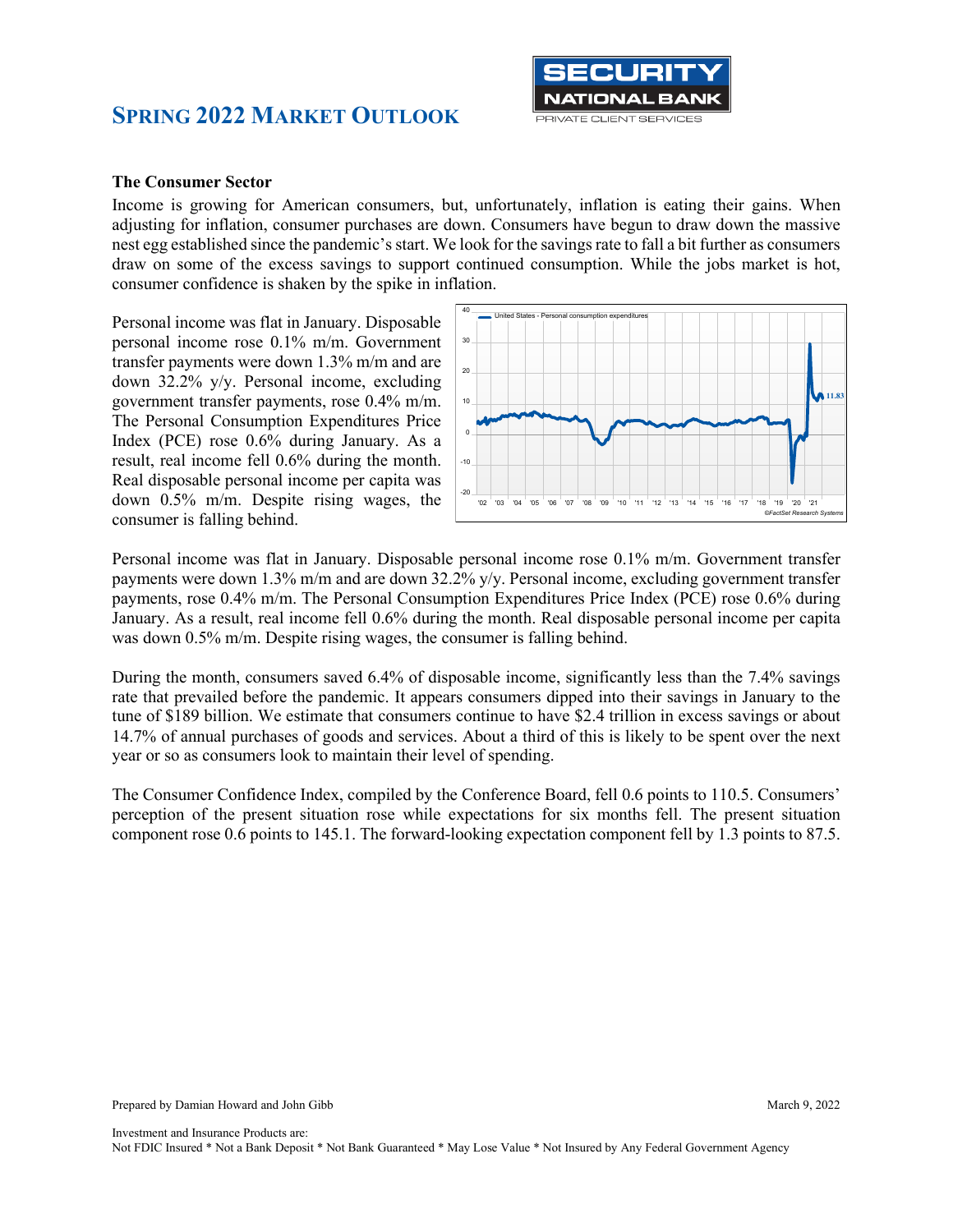

Consumers' perception of the labor market softened a bit but remained near record territory. The current conditions net employment sub-index (plentiful - hard to get) fell to 42.0 from 43.0 the previous month. **US Consumer Confidence** 

This measure peaked at 44.7 in November. Consumers' perception about employment conditions in six months also softened a bit as the net sub-index (more jobs – fewer jobs) fell to 3.4 from 5.5 the previous month.

Respondents' perception about current business conditions rose as the net sub-index (good-bad) rose to -6.0 from -7.4 the previous month. Consumers' outlook about business conditions in six months improved as the net sub-index (better - worse) rose to 5.3 from 3.9 the previous month.

'02 '03 '04 '05 '06 '07 '08 '09 '10 '11 '12 '13 '14 '15 '16 '17 '18 '19 '20 '21 20 20 40  $\sim$  40  $\sim$  40  $\sim$  40  $\sim$  40  $\sim$  40  $\sim$  40  $\sim$  40  $\sim$  40  $\sim$  40  $\sim$  40  $\sim$ 60 **Julie 19 Andrea Andrea Andrea Andrea Andrea Andrea Andrea Andrea Andrea Andrea Andrea Andrea Andrea Andrea** 80 **AV** - 1 AV AV - 1 AV - 1 AV - 1 AV - 1 AV - 1 80 100 100 120 120 140 140 **110.50** ©FactSet Research Systems Index Numbers, Recession Periods - United States

Consumers' perception about their household income in six months weakened slightly as the net sub-index (an increase in income – a decrease in income) fell to 3.6 from 4.1 the previous month. Slightly more households believe their economic circumstance will improve. This measure is down from 11.6 in June. Consumers are becoming more concerned, primarily due to inflation.

Consumers' expectations for inflation twelve months hence increased a bit. Consumers forecast inflation will be 7.0% in twelve months. Inflation expectations have remained above 6.0% since December 2020. Consumers' inflation expectations are elevated. They appear, however, to be stable.

Consumers' expectations of interest rates in twelve months remain elevated as the net sub-index (higher interest rates – lower interest rates) rose to 57.9 from 49.9 the previous month. Consumers are preparing for higher interest rates. The FRB's rate plan has been well telegraphed and understood by consumers. The likelihood of a rate shock is quite low.

The U.S. is anniversarying the two large stimulus checks. This will make year-over-year comparisons difficult. Y/Y government benefits fell 32.2% y/y. Personal income was down 2.1% y/y. The y/y statistics will be messy for the rest of the year and can lead to exaggerated headlines by the 24/7 news channels. Please do not be misled by such fearmongering.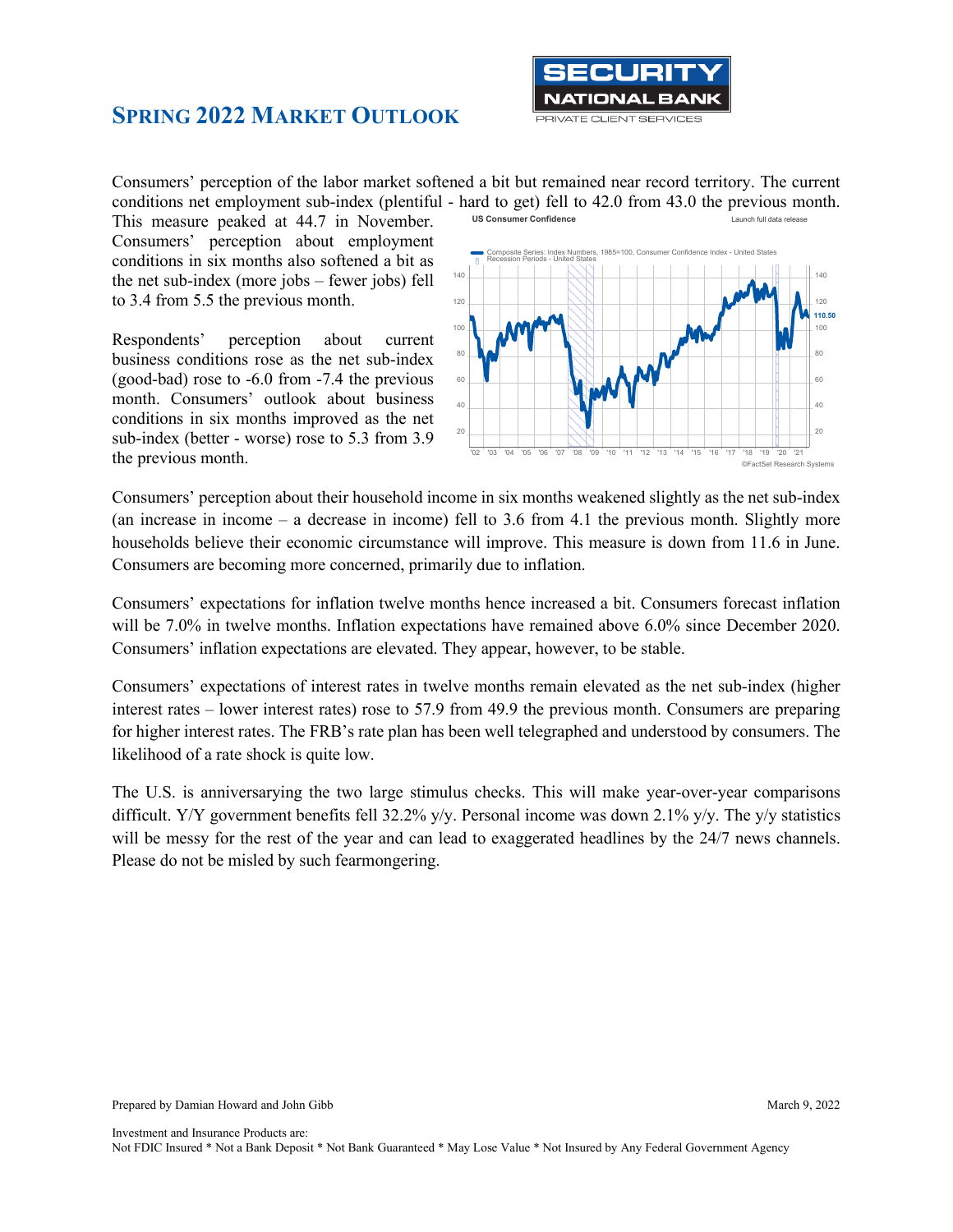



#### **The Business Sector**

The Institute for Supply Management (ISM) produces a monthly report on activity in manufacturing and the non-manufacturing (service) sectors. The reports are sentiment-driven and can be influenced by current events. Nonetheless, they do provide real-time clues to what is happening. The surveys were conducted before Russia's invasion of Ukraine. The impact of the assault was not captured in the data. This is especially true for global surveys.

January's non-manufacturing index fell 3.4 points to 56.5, below the consensus expected 61.1. Activity in the services sector has grown for 21 months in a row. While the index registered a pullback, the rate of growth remains strong. The broad-based expansion continues. Rising prices, labor shortages, and supply chain constraints have prevented the service sector from growing even faster. Growth is likely to pick up once these constraints ease. It also appears the manufacturing sector is a bit ahead of the service sector in clearing roadblocks.

| Non-Manufacturing Sector        | Direction   | of<br>Rate<br>Change |
|---------------------------------|-------------|----------------------|
| Business Activity / Production  | Growing     | Slower               |
| New Orders                      | Growing     | Slower               |
| Employment                      | Contracting | From<br>Growing      |
| <b>Supplier Deliveries</b>      | Slowing     | Faster               |
| <b>Customer Inventories</b>     |             |                      |
| <b>Non-Manufacturing Sector</b> | Growing     | <b>Slower</b>        |
| <b>Industries Expanding</b>     | 14          |                      |
| <b>Industries Contracting</b>   | 4           |                      |

The business activities/production component fell 4.8 points to 55.1. Thirteen industries reported an increase in business activity for the month, while only 4 industries reported a decrease in activity. Comments from respondents include: "More operations returning to near normal."

The new orders component fell by 5.6 points to 56.1. Eleven industries reported an increase in orders, while only three industries reported a decrease in orders.

The employment index fell by 3.8 points to 48.5, indicating that employment contracted for the first time since June 2021 in the service sector. Seven industries reported an increase in employment. Eight industries reported a reduction in employment. Comments from respondents include: "Open positions are not being filled, and candidates are looking for more money."

The supplier deliveries component rose by 0.5 points to 66.2. A reading above 50 percent indicates slower deliveries, while a reading below 50 percent indicates faster deliveries. Sixteen industries reported slower deliveries. No industry reported faster deliveries.

Prices paid for materials and services increased at a modest pace. The price component rose 0.8 points to 83.1, as all eighteen industries reported higher costs.

As a frame of reference, a reading above 50 indicates expansion; a reading below 50 indicates contraction. Readings approximating 50 denote the same level of activity.

Prepared by Damian Howard and John Gibb March 9, 2022

Investment and Insurance Products are: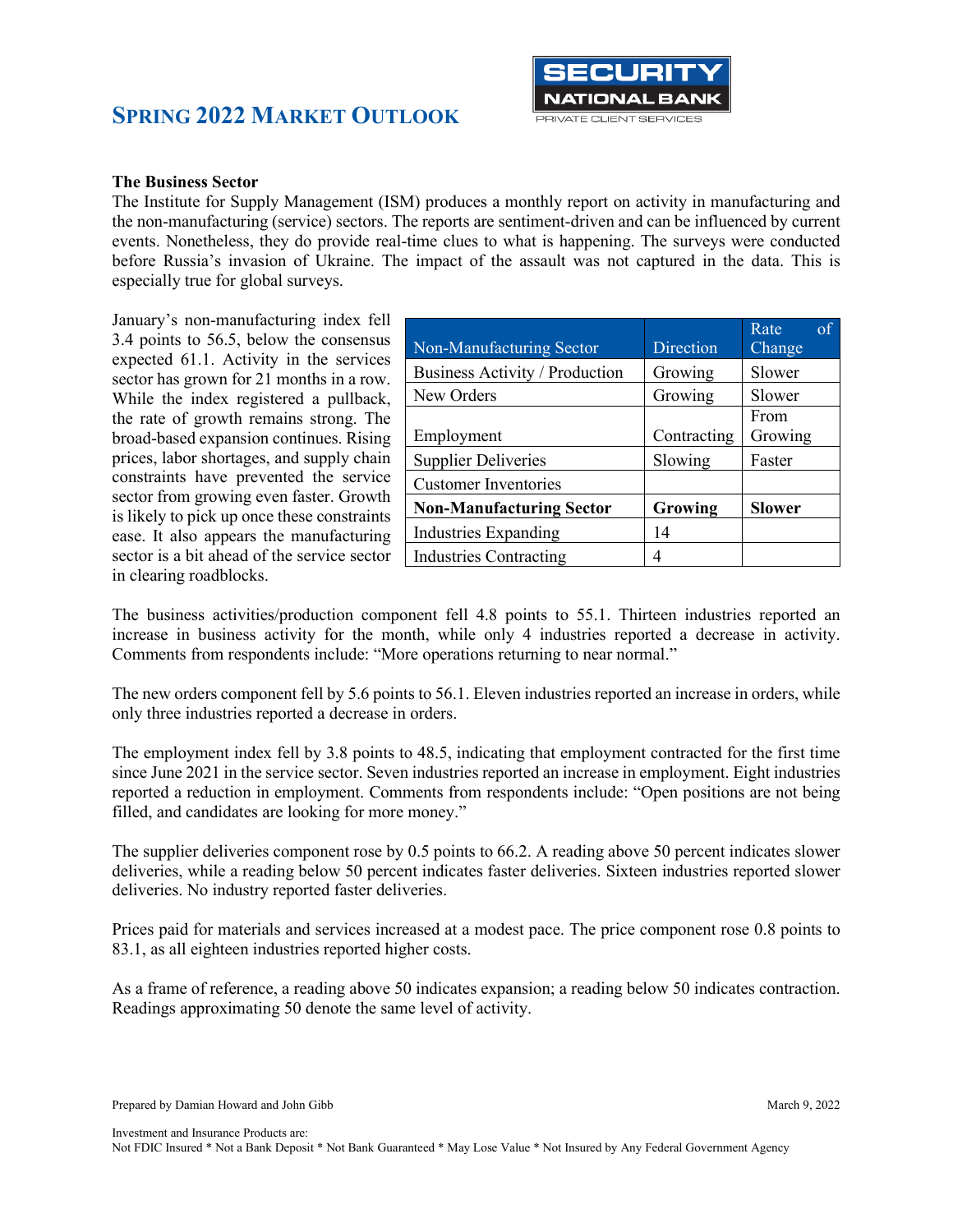

The manufacturing index rose 1.0 points to 58.6, beating the consensus estimate of 58.0. The above-50 figure indicates the manufacturing sector has expanded for twenty-one straight months. The two forwardlooking measures, new orders and production, each expanded. Unfortunately, supply deliveries worsened. The pace of inflation improved slightly.

The production component rose 0.7 points to 58.5. The new orders component rose 3.8 points to 61.7. The employment component fell 1.6 points to 52.9, indicating expanding manufacturing employment. Ten industries reported employment growth. Three industries reported a decrease in employment.

Supplier deliveries to manufacturers worsened faster as the sub-index rose 1.5

| <b>Manufacturing Sector</b>   | Direction | of<br>Rate<br>Change |
|-------------------------------|-----------|----------------------|
| Production                    | Growing   | Faster               |
| New Orders                    | Growing   | Faster               |
| Employment                    | Growing   | Slower               |
| <b>Supplier Deliveries</b>    | Slowing   | Faster               |
| <b>Customer Inventories</b>   | Too Low   | Faster               |
| <b>Manufacturing Sector</b>   | Growing   | <b>Faster</b>        |
| <b>Industries Expanding</b>   | 16        |                      |
| <b>Industries Contracting</b> |           |                      |

points to 66.1. Fifteen of eighteen manufacturing industries reported slowing deliveries with only one industry reporting faster supplier deliveries.

The Prices Paid sub-index fell 0.5 points to 75.6, indicating raw material prices have increased for the thirteenth consecutive month and at a slightly slower pace. Seventeen industries reported increased prices for raw materials. No industry reported paying decreased raw material prices.

The manufacturing sector continued to expand in February and at a slightly faster pace. Demand is strong as evident in the new orders sub-index. New orders for durable goods increased 1.6% in January, confirming strong demand. Manufactures continue to ramp up production to meet strong demand. Both manufacturers and service companies are held back by a shortage of materials and workers. Businesses continue to invest in machinery, software, and intellectual property. With the ongoing worker shortage, greater efficiency is key to meeting customer demand. Business investment should be a source of economic strength this quarter.

While Corporate America has made some progress in rebuilding inventories, it is unlikely that they will be able to match the torrid pace of last year's fourth quarter. After three quarters of falling inventory, businesses increased inventories by \$171.2 billion, adding 4.9% to GDP growth. For the first quarter, inventory adjustments may subtract 2.5% from GDP growth.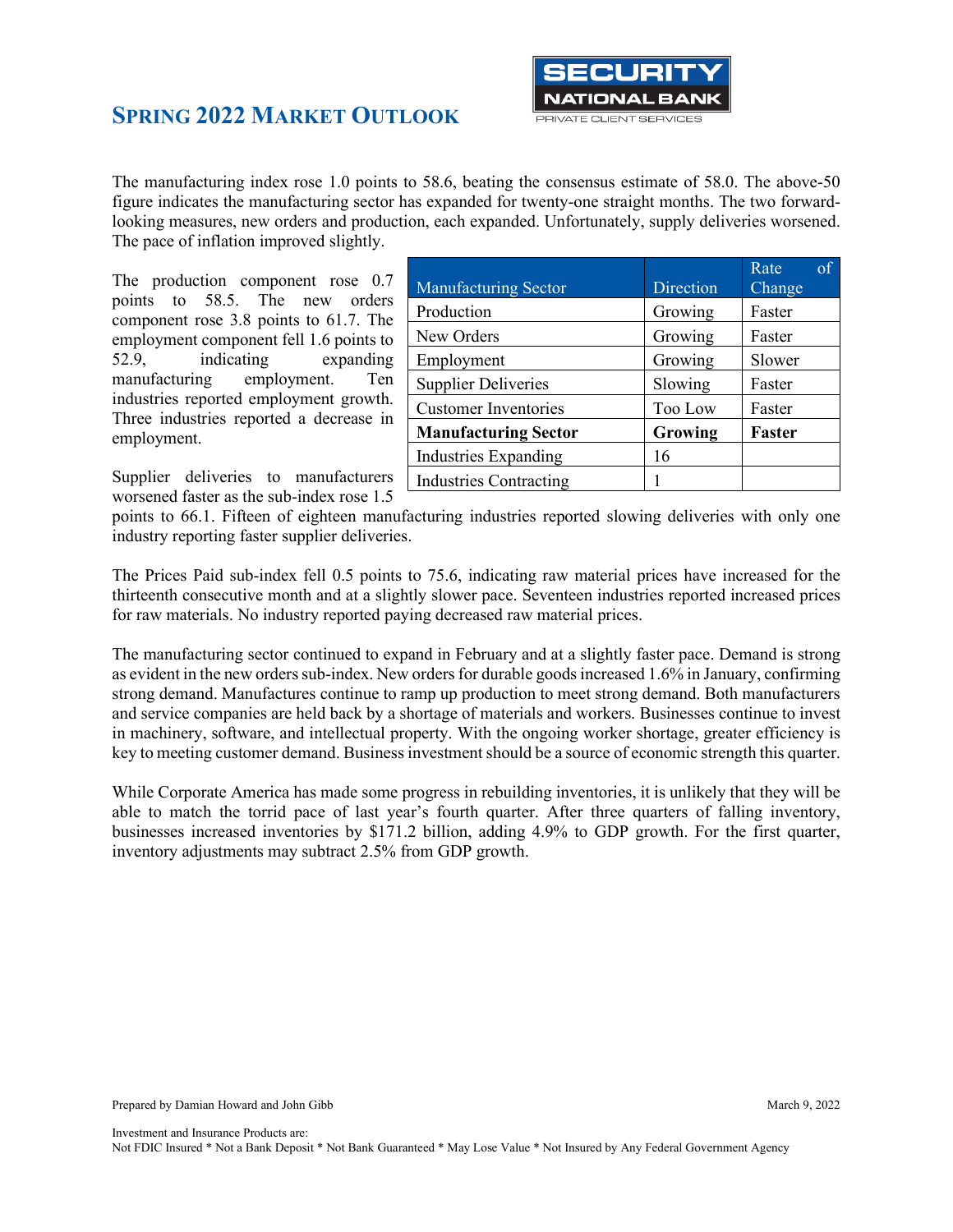

#### J.P. Morgan global PMI summary

The Ukrainian crisis was a shock to the global economy. The impact will be felt more in Europe than in the U.S. or Asia. The surveys help gauge the strength of the worldwide economy before recent events. Global PMI surveys indicate global economic activity recovered strongly in February, as Omicron's economic impact proved shallow and short-lived. Manufacturing and the service sector continue to increase economic activity at a quicker pace.

Quickening economic growth and inflation support the global move to increase interest rates. The emergency measures put in place two years ago are no longer needed. Interest

|                         |                 | UCL  | <b>INOV</b> | <b>Dec</b> | Jan  | гер  |
|-------------------------|-----------------|------|-------------|------------|------|------|
| Output                  | I otal          | 54.5 | 54.8        | 54.3       | 51.1 | 53.4 |
|                         | Manufacturing   | 51.5 | 52.5        | 53.3       | 51.3 | 51.9 |
|                         | <b>Services</b> | 55.6 | 55.6        | 54.7       | 51.0 | 53.9 |
| <b>New</b>              | I otal          | 54.3 | 54.1        | 54.0       | 52.7 | 54.0 |
| orders                  | Manufacturing   | 53.7 | 53.2        | 53.4       | 52.2 | 53.5 |
|                         | <b>Services</b> | 54.6 | 54.5        | 54.2       | 52.8 | 54.1 |
| <b>Future</b>           | <b>l</b> otal   | 65.2 | 6/2         | 67.3       | 66.9 | 68.7 |
| output                  | Manufacturing   | 63.3 | 64.3        | 63.7       | 65.3 | 66.2 |
|                         | <b>Services</b> | 65.9 | 68.3        | 68.6       | 67.4 | 69.7 |
| <b>Employment</b> Total |                 | 52.7 | 52.6        | 51.6       | 51.5 | 52.5 |
|                         | Manufacturing   | 51.8 | 51.4        | 51.7       | 51.0 | 51.4 |
|                         | <b>Services</b> | 53.0 | 53.1        | 51.6       | 51.7 | 52.9 |
| Output                  | Total           | 60.3 | 59.5        | 59.0       | 59.6 | 60.0 |
| prices                  | Manufacturing   | 63.7 | 61.3        | 59.8       | 60.9 | 61.2 |
|                         | <b>Services</b> | 59.0 | 58.8        | 58.7       | 59.2 | 59.6 |

Source: J.P. Morgan, Markit

rates are set to rise worldwide, especially in the U.S. The impact of the Ukrainian crisis may slow the pace of normalization, and it may also delay lift-off in Europe a bit. It will not prevent interest rates from rising.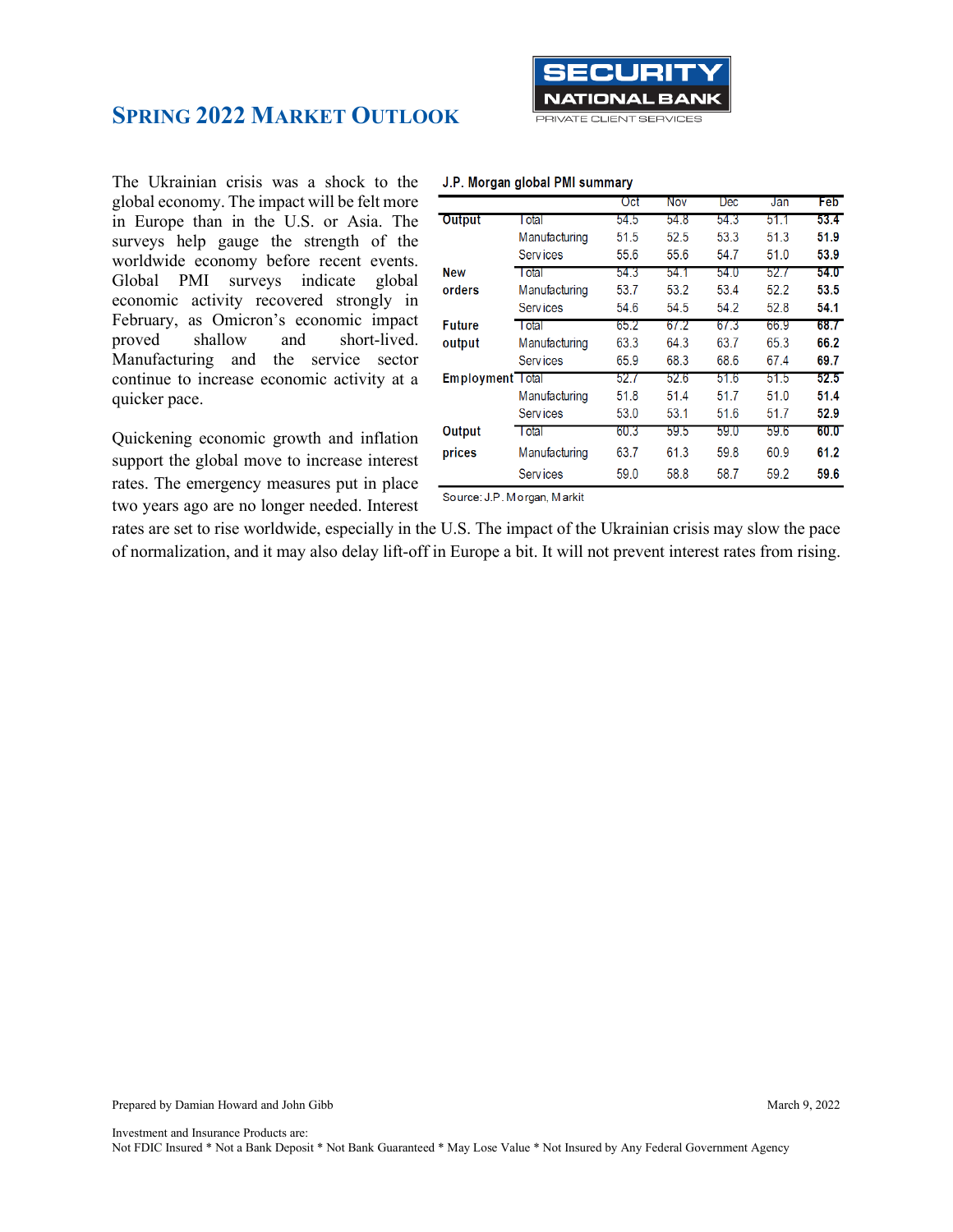

#### **The Housing Sector**

Following back-to-back double-digit percentage gains at the end of 2021, new home sales took a breather to start the new year. New single-family home sales slowed in January to an 801,000 annual rate, down from the upwardly revised 839,000 rate in December. Sales are down 19.3% from the peak experienced a year ago due to a lack of supply of completed homes plus rapid price appreciation. Sales in January fell in the Northeast, South, and Midwest but rose in the West.

Builders are ramping up activity, furiously trying to secure lots, hire workers, and strengthen supply chains. The time required to build a home remains much longer than usual due to ongoing supply chain and labor constraints. The total number of homes under construction is currently at the highest level since 2006. Homebuilders started construction on 117,600 single-family homes last month (not SAAR).

While overall inventories have been rising, supply remains critically low. Focusing only on completed homes for sale, the months' supply of inventory remains about 0.6; near the lowest



'02 '03 '04 '05 '06 '07 '08 '09 '10 '11 '12 '13 '14 '15 '16 '17 '18 '19 '20 '21

levels since 1999. If builders had more labor and supplies, they could complete and sell more new homes. The additional new supply would also slow the pace of new home price appreciation.

The Case-Shiller 20-City Home Price Index rose 1.3% in December a large gain by normal standards, but a slowdown from earlier in 2021. The index rose 18.8% for the full year 2021, led by price gains in Phoenix and Tampa.

The median price of a new home was \$423,300 in January, a y/y increase of 13.4%, a large increase from the prior month as the mix of home sales has changed significantly amid a shortage of entry-level homes. Sales of homes under \$300k decreased 40% m/m and accounted for 9.4% of sales in January versus 16.9% in December and 29.9% a year ago.)

Turning to existing homes, 6.5 million houses traded hands in January with a median sales price of \$350,300. That median price is up 15.4% y/y. It isn't the highest median price on record, which was \$362,800 last June, but it is the highest for January, which tends to be a sleepier time for home sales. Sales

Prepared by Damian Howard and John Gibb March 9, 2022

©FactSet Research Systems